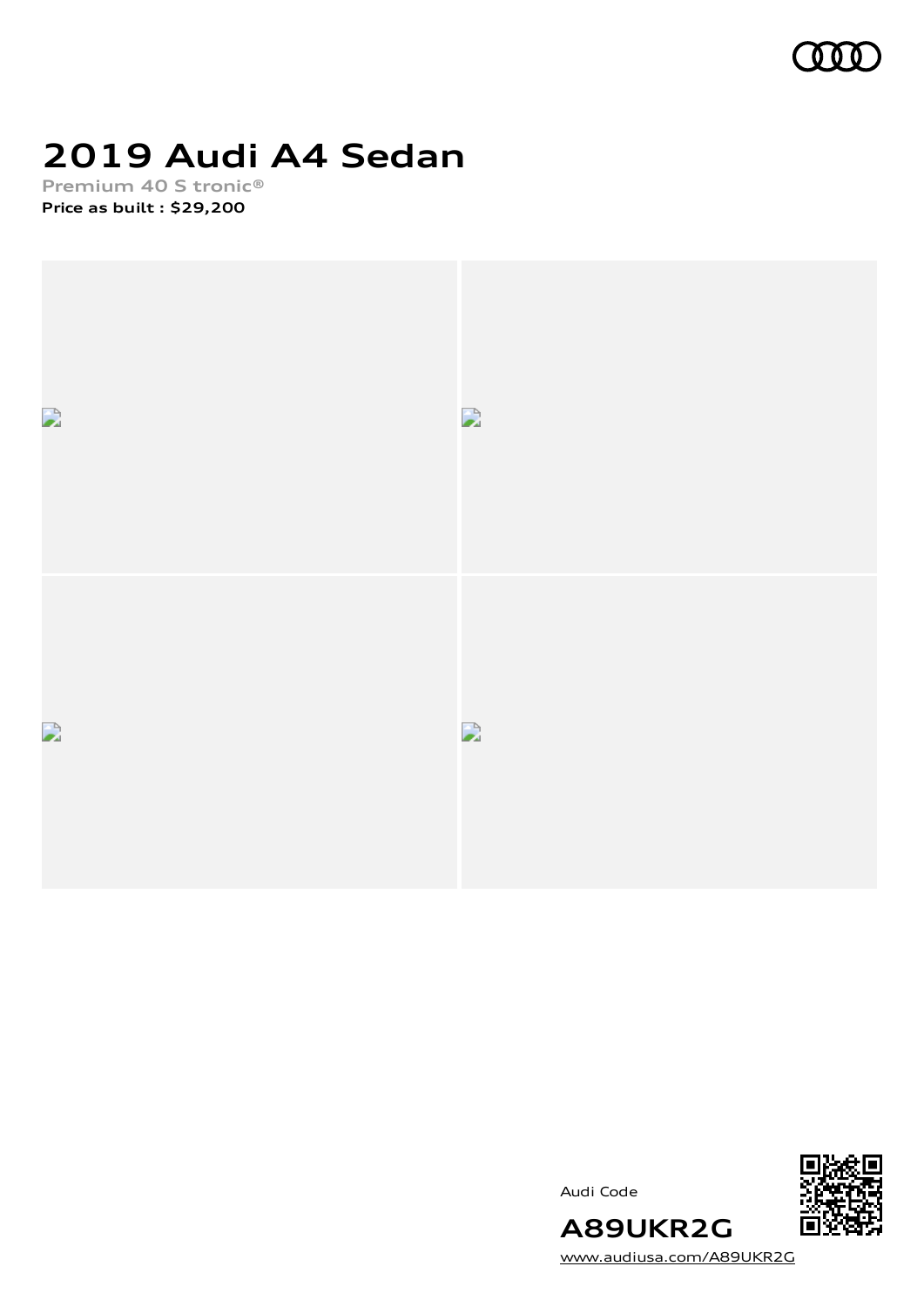### **Summary**

**Audi 2019 Audi A4 Sedan** Premium 40 S tronic®

**Price as buil[t](#page-10-0)** \$29,200

#### **Exterior colour**

Navarra Blue metallic

D

#### **Further Information**

| Warranty        |              |
|-----------------|--------------|
|                 | N٥           |
| Mileage         | 12,592 miles |
| Type of vehicle | Used car     |

#### **Interior colour**

| Seats     | Black |
|-----------|-------|
| Dashboard | Black |
| Carpet    | Black |
| Headliner | Black |

### **Audi Code** A89UKR2G

**Your configuration on www.audiusa.com** [www.audiusa.com/A89UKR2G](https://www.audiusa.com/A89UKR2G)

**Commission number** 56198e040a0e0971237a

### **Technical Specifications**

Engine type 2.0-liter four-cylinder Displacement/Bore and 1,984/82.5 x 92.8 cc/mm stroke Torque 236 lb-ft@rpm Top track speed  $130$  $130$  mph mph  $^{\rm 1}$ Acceleration (0 - 60 mph) 7.1 seconds seconds Recommended fuel Premium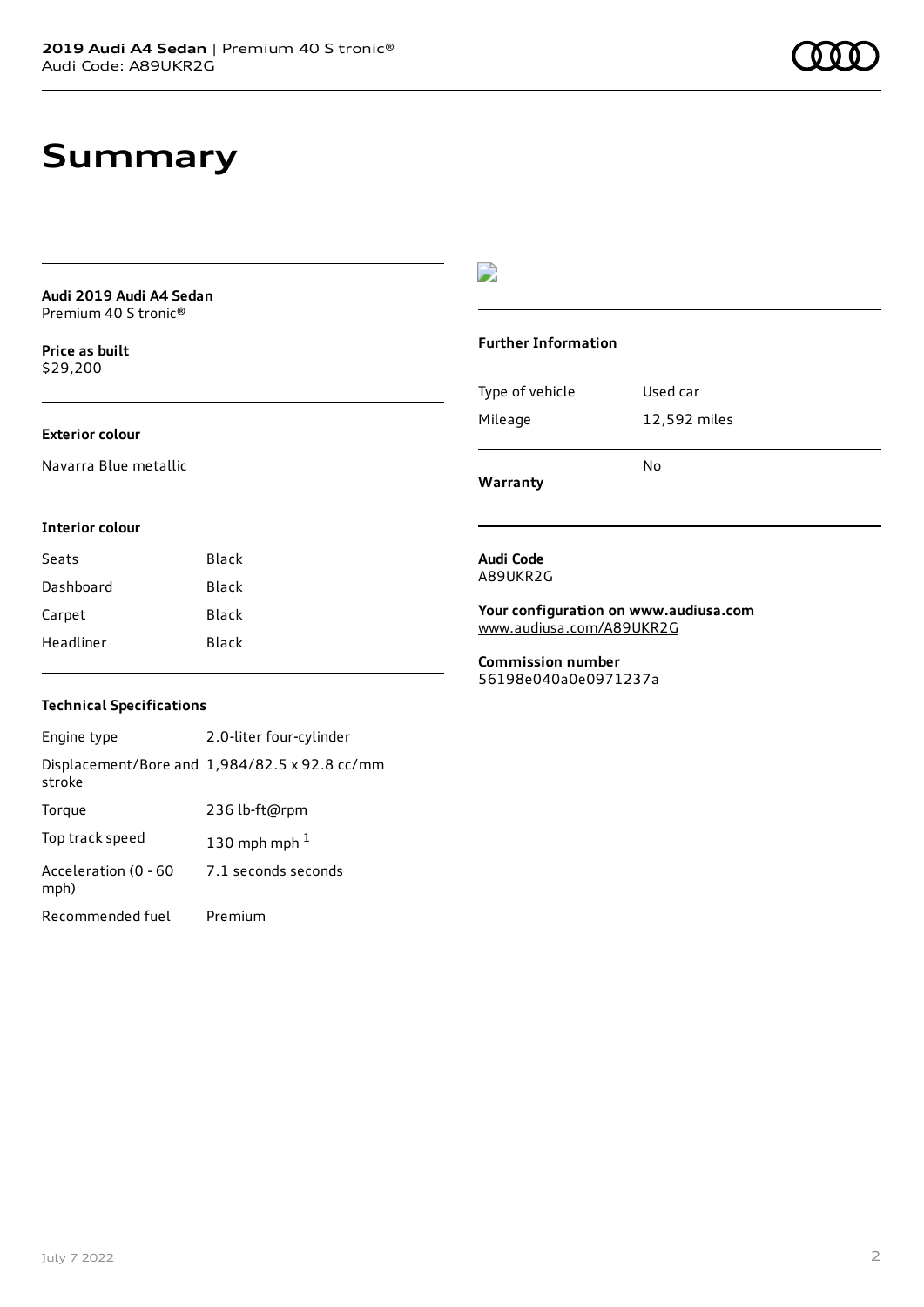# **Equipment**

Navarra Blue metallic

Audi advanced key-keyless start, stop and entry

Power-adjustable, heated exterior side mirrors with memory

Convenience package

Audi pre sense® rear

Audi side assist

SiriusXM® Satellite Radio



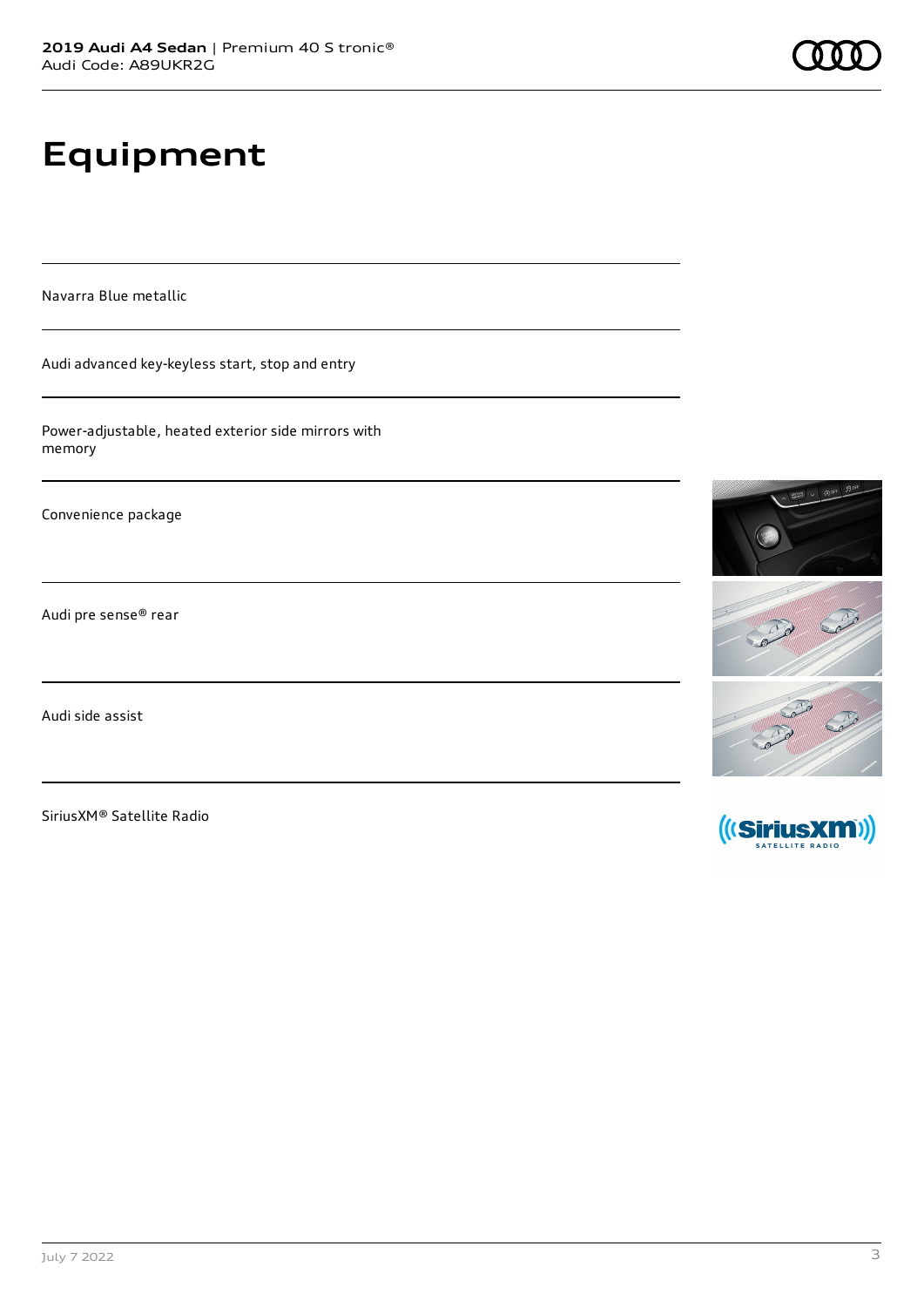**Standard features**

### **Safety and Security**

| 4UH             | Driver and front passenger dual-stage<br>airbags                 |
|-----------------|------------------------------------------------------------------|
| UH1             | Electromechanical parking brake                                  |
| 8T2             | Cruise control with coast, resume and<br>accelerate features     |
| VC <sub>2</sub> | Garage door opener (HomeLink®)                                   |
| 6Y2             | Top speed electronically limited to 130 mph                      |
| 4H3             | Integrated child door locks in rear doors                        |
| QZ7             | Electromechanical power steering                                 |
| 4X3             | Front thorax side airbags and Sideguard®<br>head curtain airbags |
| 7K6             | Tire-pressure monitoring system                                  |
| 3B7             | Lower Anchors and Tethers for Children<br>(LATCH) in rear seats  |
|                 |                                                                  |

### **Exterior**

| 0PO             | Dual exhaust outlets with chrome tips                    |
|-----------------|----------------------------------------------------------|
| 1S1             | Car jack                                                 |
| 1 B A           | Dynamic suspension system                                |
| 8TH             | Xenon plus headlights with LED daytime<br>running lights |
| HM <sub>2</sub> | 17" 225/50 all-season tires                              |
| 8SP             | LED taillights with dynamic turn signals                 |
| 4KC             | Heat-insulating glass                                    |
| 47B             | Aluminum trim around exterior windows                    |
| V17             | 17" 5-arm-dynamic design wheels                          |
|                 |                                                          |

**Interior**

| <b>Interior</b> |  |
|-----------------|--|
|                 |  |

| 3FE             | Sunroof                                                        |
|-----------------|----------------------------------------------------------------|
| 7M1             | Aluminum door sill inlays                                      |
| 6N)             | Cloth headliner                                                |
| <b>9AQ</b>      | Three-zone automatic climate control                           |
| 417             | Auto-dimming interior rear view mirror with<br>digital compass |
| QQ1             | LED interior lighting package                                  |
| 1 XW            | Three-spoke multifunction steering wheel<br>with shift paddles |
|                 |                                                                |
| 6E3             | Front center armrest                                           |
| 4F <sub>2</sub> | Electric tailgate/trunk lid release from inside                |
| 5XF             | Dual front sun visors with lighted vanity<br>mirrors           |
| 3NT             | Split folding 40/20/40 rear seatbacks                          |
| N1F             | Leather seating surfaces                                       |
| 4A3             | Heated front seats                                             |

### **Infotainment and Driver Assistance**

| 6K8  | Audi pre sense® basic and Audi pre sense®<br>city                                                                                 |
|------|-----------------------------------------------------------------------------------------------------------------------------------|
| 2H1  | Audi drive select                                                                                                                 |
| TW3  | Audi connect CARE assistance and security<br>services                                                                             |
| UT2. | Audi smartphone interface including Apple<br>CarPlay <sup>™</sup> and Google™ Android Auto <sup>™</sup> for<br>compatible devices |
| KA2  | Rear view camera                                                                                                                  |
| 9VD  | Audi sound system                                                                                                                 |
| 957  | Color driver information system                                                                                                   |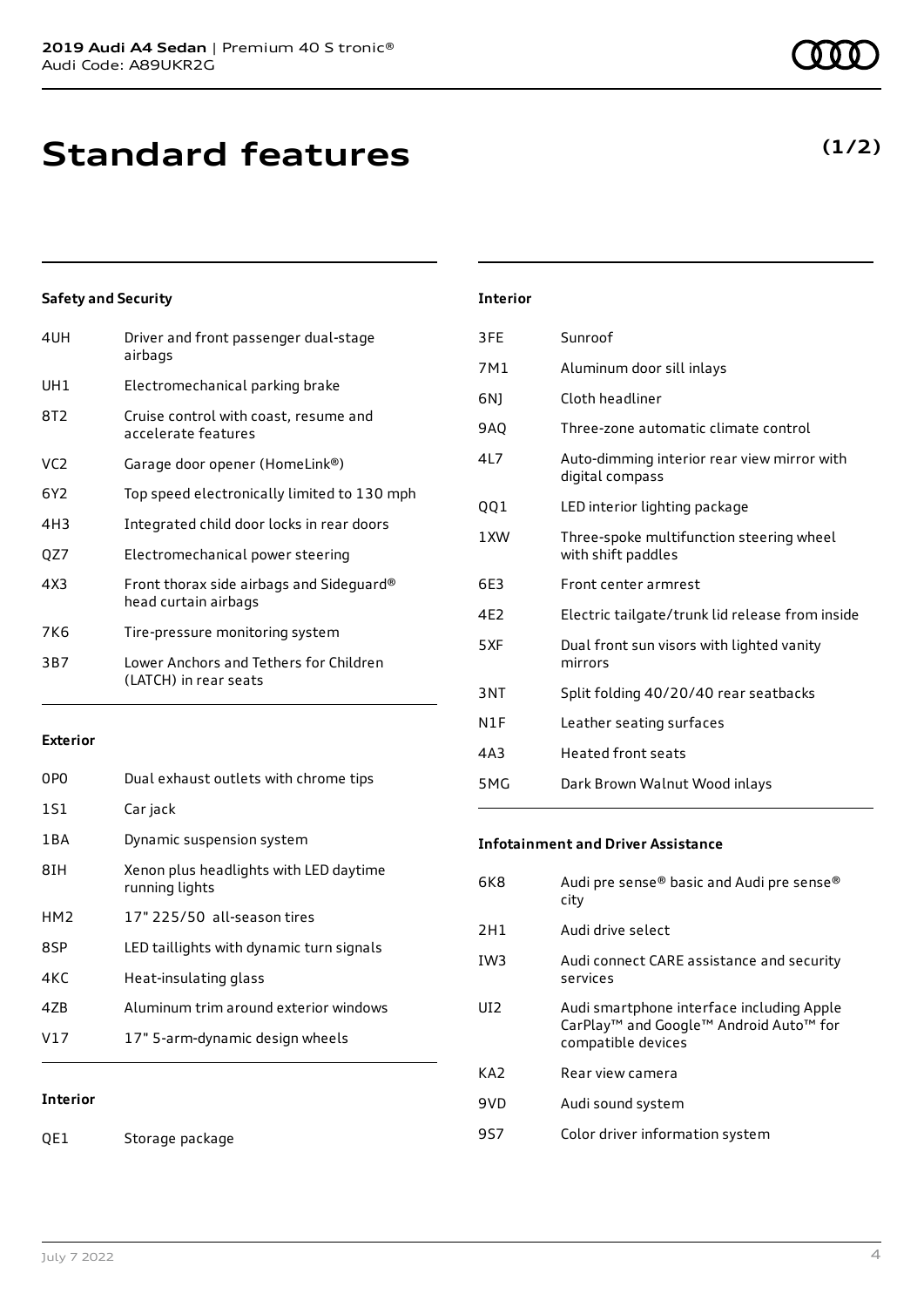# **Standard features**

### **Infotainment and Driver Assistance**

| 7UH | Connectivity package |  |
|-----|----------------------|--|
|     |                      |  |

- I8S MMI® radio low
- 9ZX BLUETOOTH® wireless technology preparation for compatible devices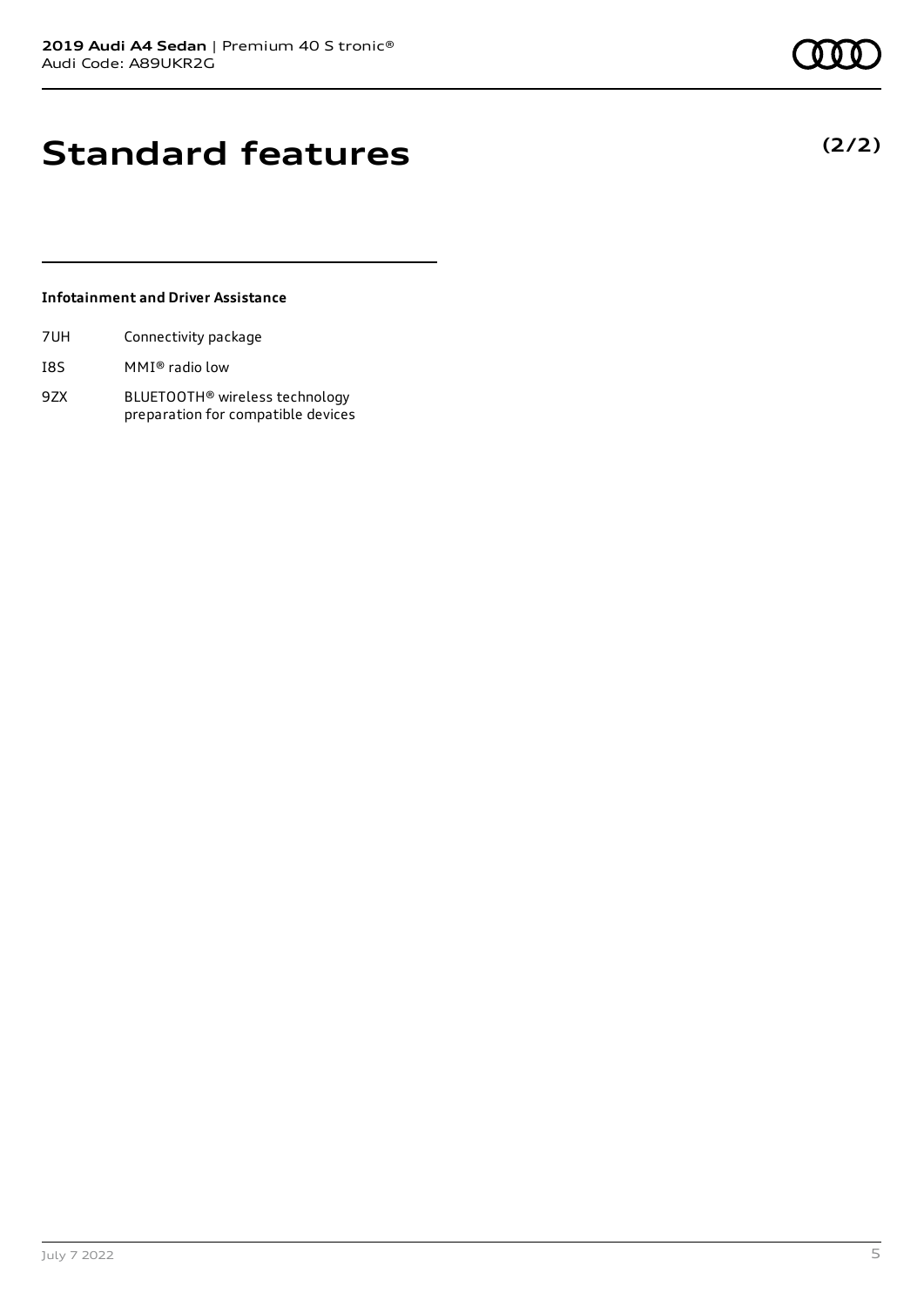# **Dealer remarks**

LEATHER, SUNROOF, CARPLAY, REAR CAMERA, MEMORY DRIVER SEAT, KEYLESS, Our No Hassle Internet Pricing mission is to present value to all of our customers. No Hassle Internet Pricing is achieved by polling over 20000 vehicle listings hourly. This ensures our customers receive real-time No Hassle Pricing on every pre-owned vehicle we sell. We do not artificially inflate our prices in hopes of winning a negotiating contest with our customers! Our pricing is based on actual transactions. After doing business from New Hampshire to California we find this approach is by far the best for our customers.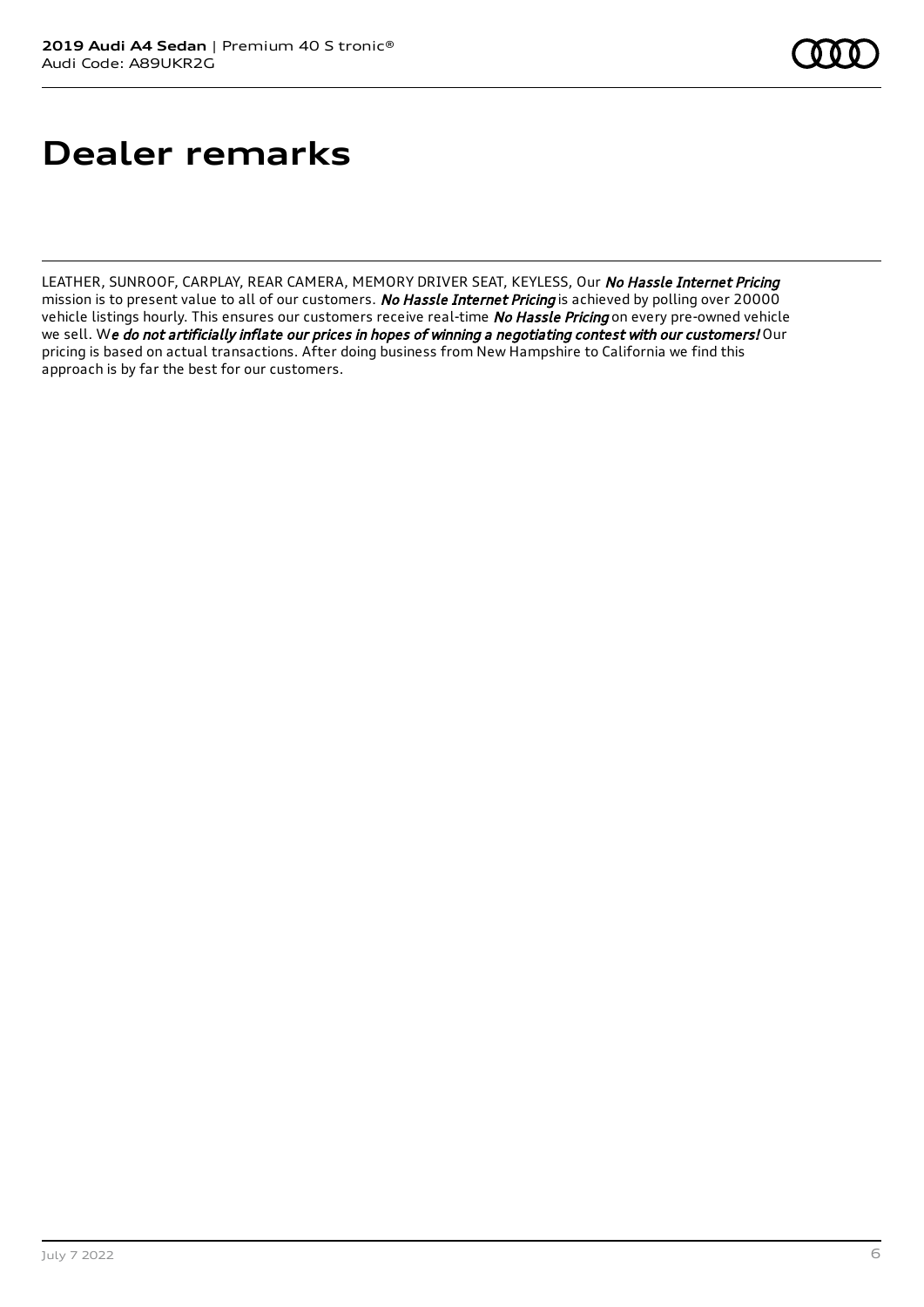# **Technical Specifications**

### **Engineering | Performance**

**Electrical system**

| Engine type                                 | 2.0-liter four-cylinder                       |
|---------------------------------------------|-----------------------------------------------|
| Acceleration (0 - 60<br>mph)                | 7.1 seconds seconds                           |
| Power Level                                 | 40                                            |
| Engine block                                | Cast-iron                                     |
| Induction/fuel injection Turbocharged/TFSI® |                                               |
| Cylinder head                               | Aluminum-alloy                                |
| Max. output ps/hp                           | 188 @ rpm                                     |
| stroke                                      | Displacement/Bore and 1,984/82.5 x 92.8 cc/mm |
| Top track speed <sup>1</sup>                | 130 mph mph                                   |
| Torque                                      | 236 lb-ft@rpm                                 |
| Valvetrain                                  | 16 valve DOHC with Audi valvelift             |

Alternator 14 Volt - 110-150A Battery 12 Volt - 420A/70Ah

#### **Transmission | Drivetrain**

| 0.557:1                                                                 |
|-------------------------------------------------------------------------|
| 4.234:1                                                                 |
| 0.433:1                                                                 |
| 1.057:1                                                                 |
| Seven-speed S tronic® dual-clutch<br>transmission and front-wheel drive |
| 0.738:1                                                                 |
| 2.190:1                                                                 |
| 1.517:1                                                                 |
| 2.75:1                                                                  |
| 3.188:1                                                                 |
|                                                                         |

#### **Steering**

| Steering type                             | Electromechanical speed-sensitive<br>power steering system |
|-------------------------------------------|------------------------------------------------------------|
| Turning diameter, curb-38.1 ft<br>to-curb |                                                            |
| Steering ratio                            | 15.9:1                                                     |

#### **Suspension**

| Front axle | Five-link front independent steel<br>spring suspension |
|------------|--------------------------------------------------------|
| Rear axle  | Five-link rear independent steel<br>spring suspension  |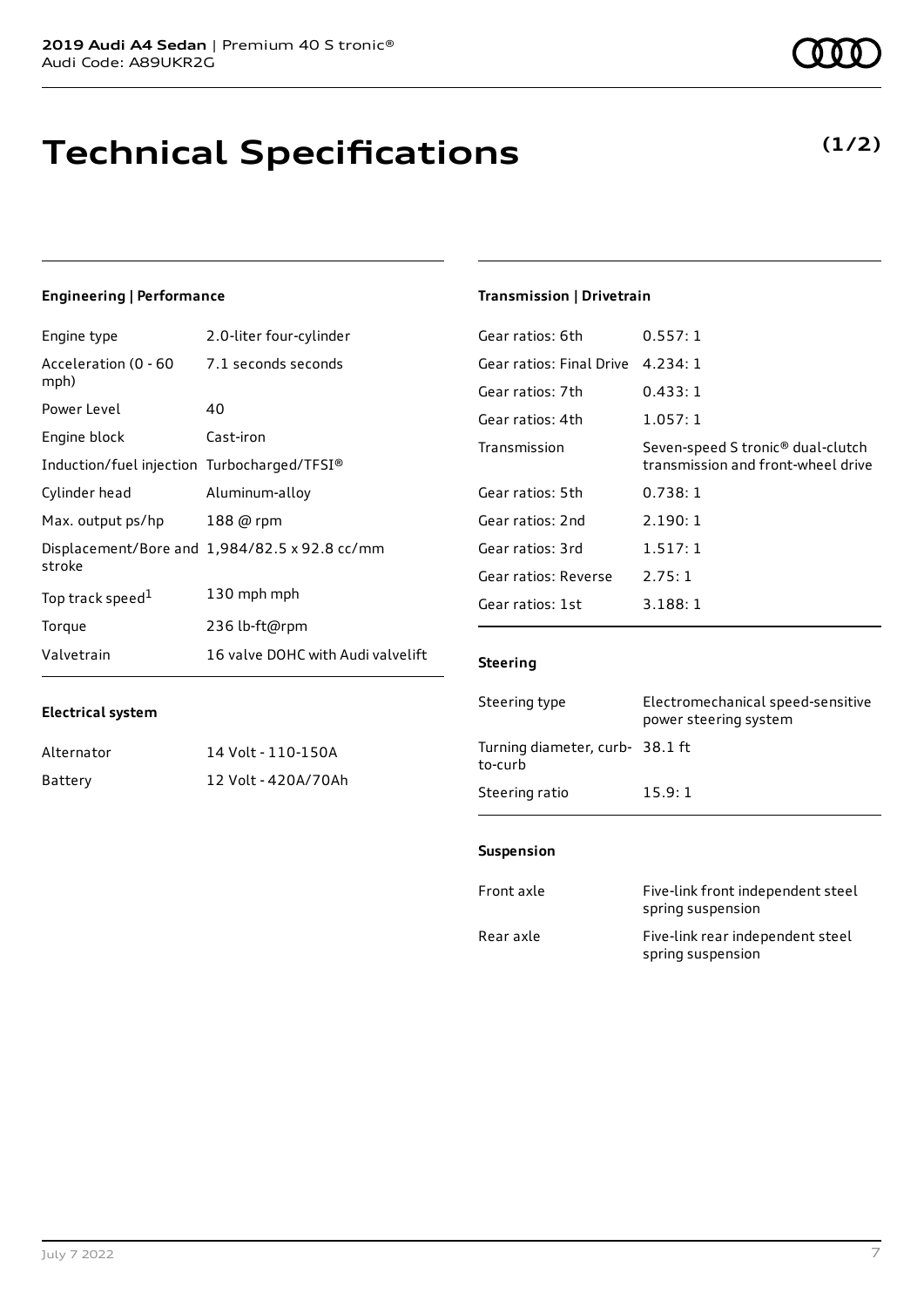# **Technical Specifications**

### **Brakes**

| <b>Front brakes</b> | 12.4 (ventilated disc) in |
|---------------------|---------------------------|
| Rear brakes         | 11.8 (solid disc) in      |
| Parking brake       | Electromechanical         |
|                     |                           |

### **Body**

Material **Material** Lightweight construction technology - multi-material body construction (steel and aluminum composition) and multistep anticorrosion protection

#### **Warranty | Maintenance**

| Warranty    | 4-year/50,000 mile Audi New<br>Vehicle Limited Warranty                                  |
|-------------|------------------------------------------------------------------------------------------|
| Maintenance | 12-month/10,00 mile (whichever<br>occurs first) NO CHARGE first<br>scheduled maintenance |

#### **Exterior Measurements**

| Height                           | 56.2 in   |
|----------------------------------|-----------|
| Overall width without<br>mirrors | 72.5 in   |
| Length                           | 186.1 in  |
| Wheelbase                        | 110.0 in  |
| Drag coefficient                 | $0.27$ Cw |
| Overall width with<br>mirrors    | 79.6 in   |
| Track rear                       | 61.2 in   |
| <b>Track front</b>               | 61.9 in   |
| Curb weight                      | 3,450 lb  |

### **Interior measurements**

| Seating capacity                          | 5                 |
|-------------------------------------------|-------------------|
| Shoulder room, rear                       | 54.5 in           |
| Head room with front<br>sunroof           | 38.9 in           |
| Leg room, rear                            | 35.7 in           |
| Shoulder room, front                      | 55.9 in           |
| Head room with rear<br>sunroof            | 37.4 in           |
| Leg room, front                           | 41.3 in           |
| Cargo volume, rear<br>seatbacks up/folded | 13.0 cu ft, cu ft |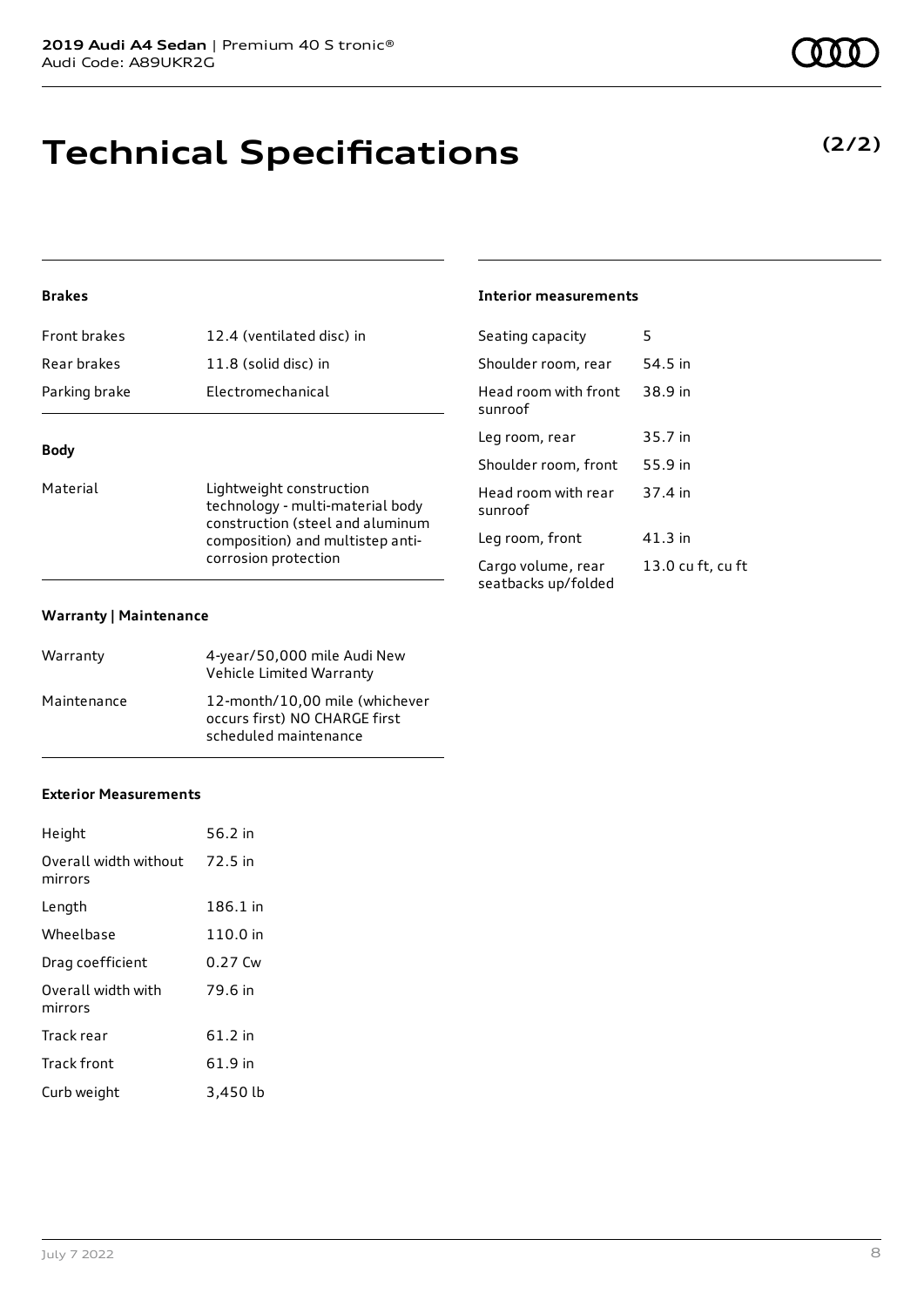### **Consumption- and emission**

**Consumption by NEDC**

combined 30 mpg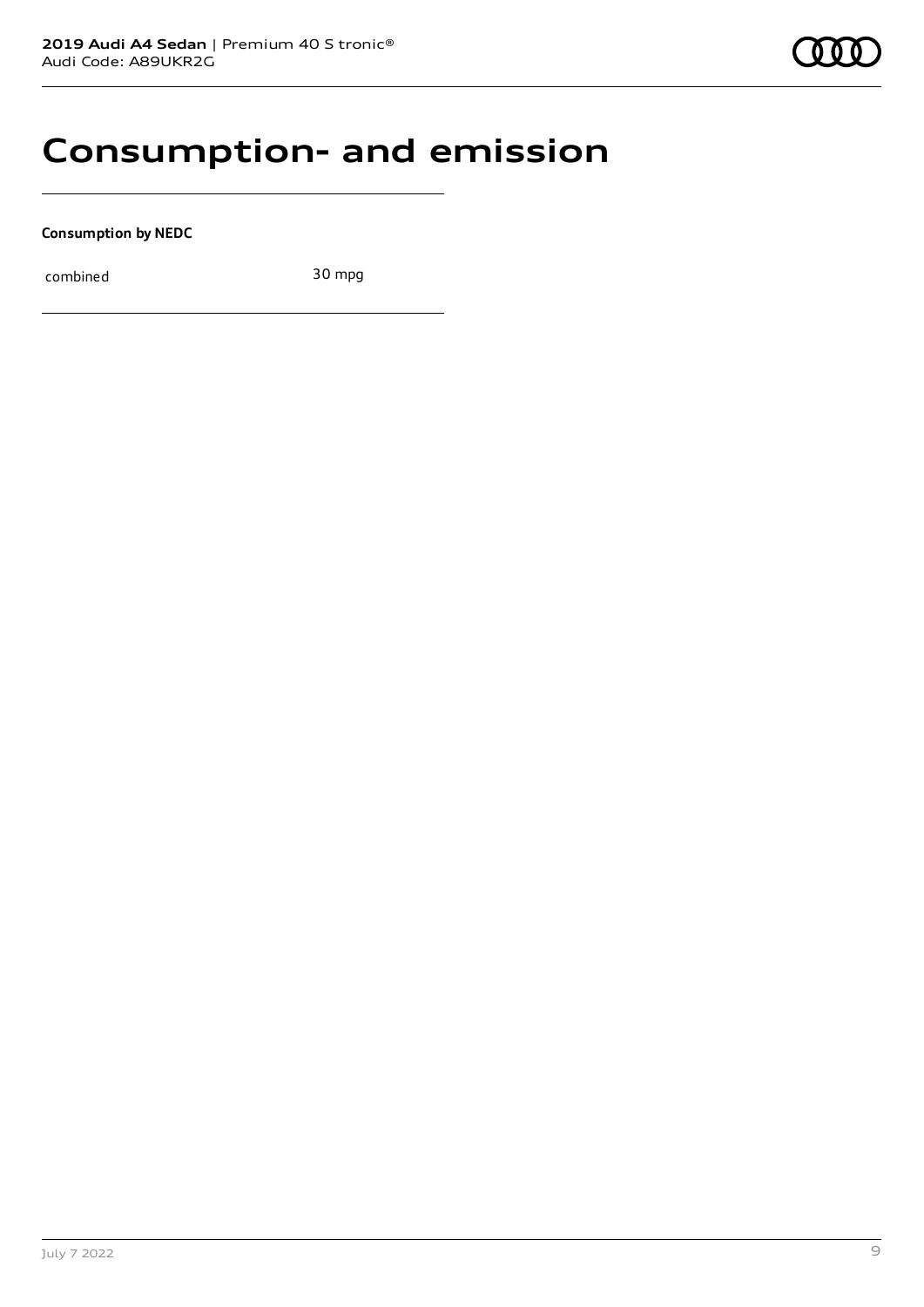

### **Contact**

Dealer **Audi North Miami**

1995 Ne 142nd Street 33181 North Miami FL

Phone: 3059525900 FAX: 3059490940

www: [https://www.audinorthmiami.com](https://www.audinorthmiami.com/)